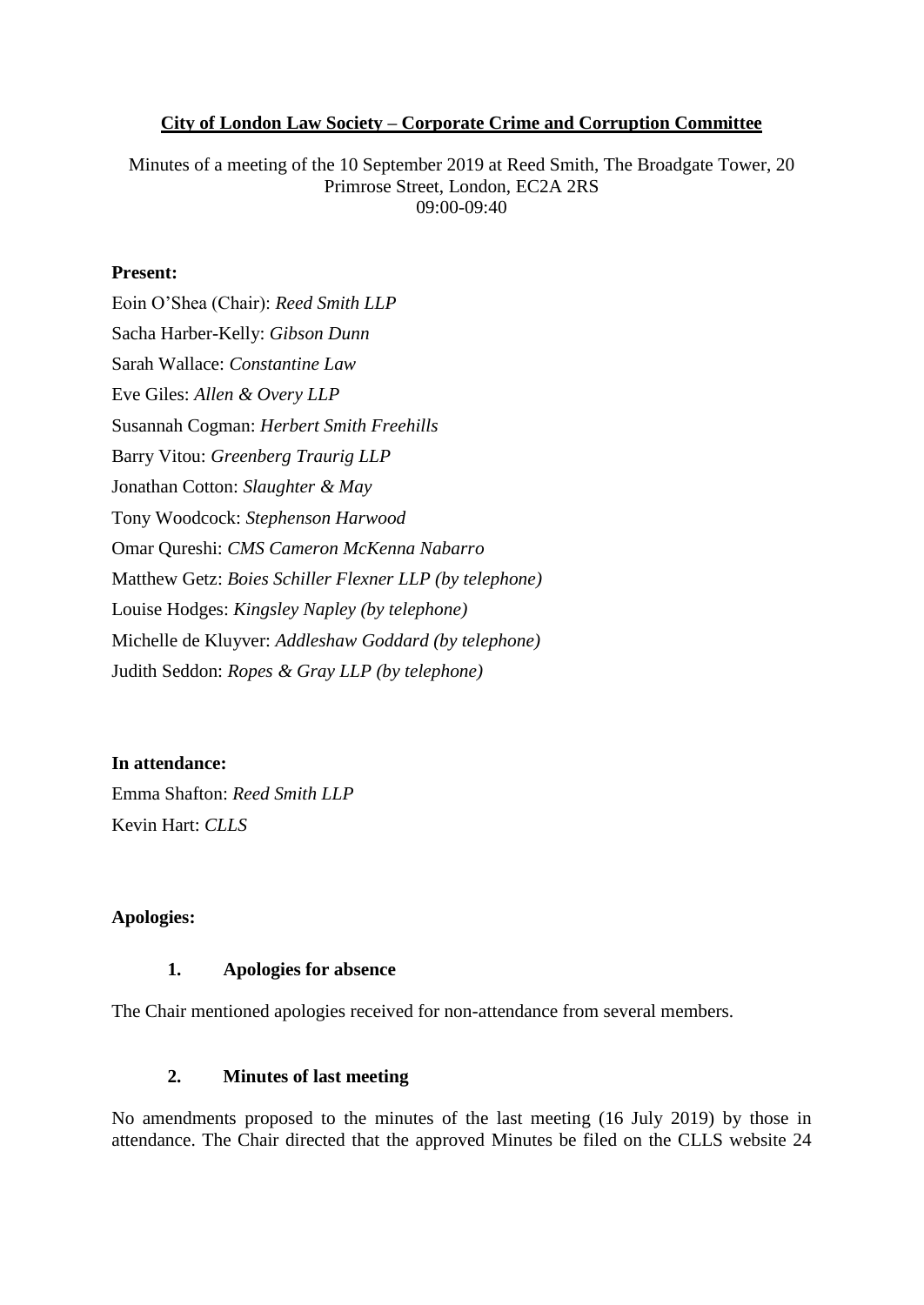hours after the meeting, subject to Committee members sending any final comments on the draft.

# **3. S2 Interview Practices and SFO discussions**

The Chair provided an update re progress. The last meeting with the SFO had not been as productive as hoped.

The Fraud Lawyers Association (FLA) maintained their position that it should not be a requirement of firms to identify clients and that solicitors should be left to abide by professional duties. This seems to have created an impasse.

The Chair was concerned that the SFO may have now put the matter on the backburner. The Chair thanked the committee for all the work done and contributions and stated that the committee should maintain the position that it is better to seek a way to improve the current guidance which everyone feels is sub-optimal.

There was a discussion of whether we are still subject to the old regime. The consensus was that this is the default position and the SFO continue to ask for undertakings. A committee member queried whether there is there a risk of the SFO's position becoming more entrenched if the CLLS keep pushing. The Chair remarked he still believed the SFO were keen on finding a middle ground and while the committee should not give up, it was important to manage expectations. The Chair will press on and aim to speak to the SFO.

## **4. SFO Guidance on Corporate Cooperation**

The new guidance was discussed. The general consensus was that the release of the guidelines was useful but not revolutionary. A comparison was made to the DOJ guidance which does advance a greater degree of certainty.

### **5. Practice/Legal updates**

The Committee discussed the status of victims, in particular how badly they seem to fare when the authorities fail to get a grip on various scams etc. It was agreed by all that it was in everyone's interest and in the interest of the wider rule of law that authorities handle investigations appropriately. It was observed that groups of victims sometimes seek legal representation.

### 6. **Upcoming consultations/legislation**

Nothing was discussed.